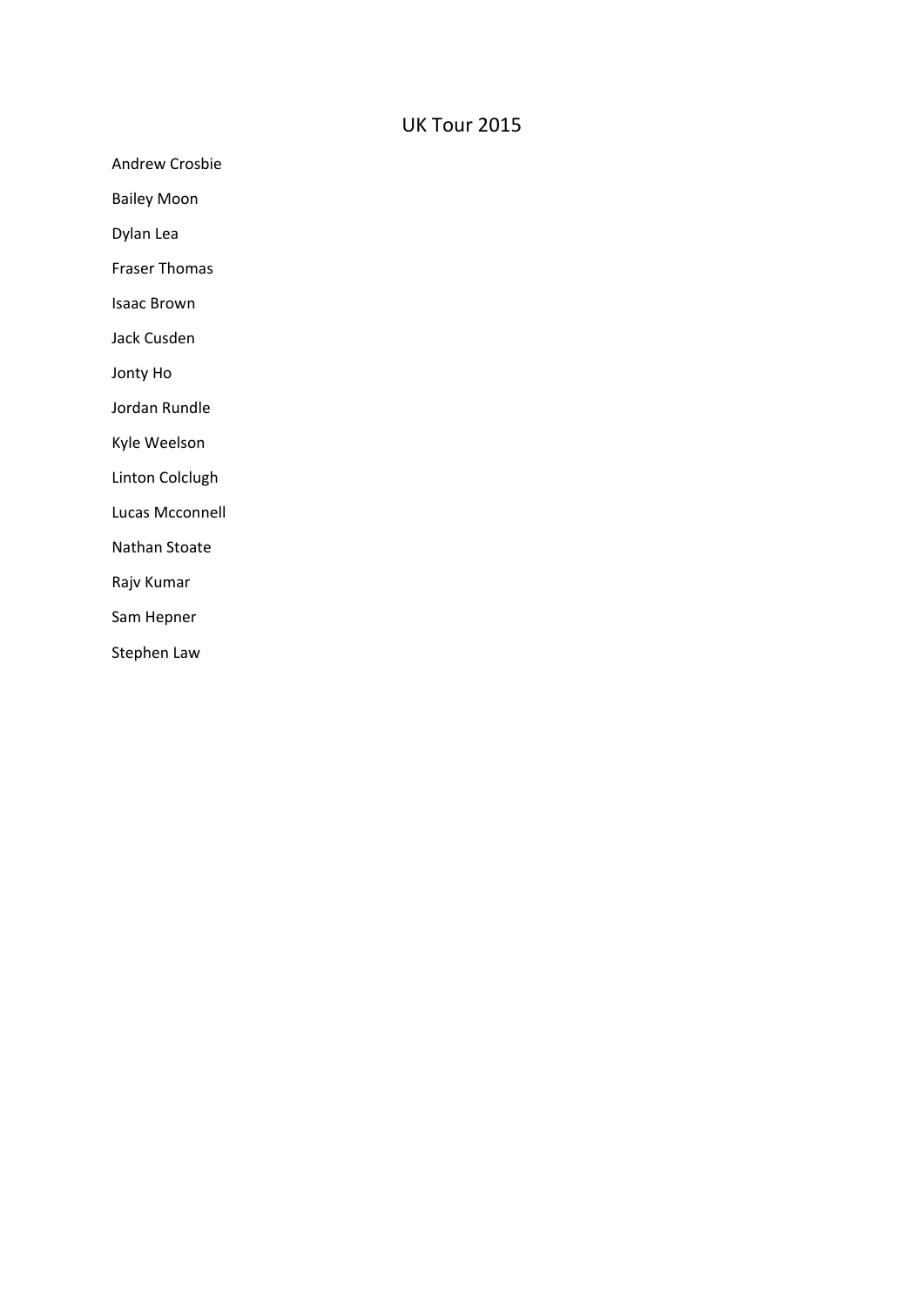2/7/15 – Corby BA CC VS SBCC

Corby CC:

| <b>T</b> Prattis | Caught Ho     | Cusden  | 18           |
|------------------|---------------|---------|--------------|
| T Keeney         | Caught Hepner | Lea     | 6            |
| T Chenery        | Caught Ho     |         | 54           |
| J Mobbs          | Caught Law    | Weelson | 13           |
| D Haggar         | <b>Bowled</b> | Hepner  | 0            |
| A Pye            | <b>Bowled</b> | Hepner  | 5            |
| J Herbert        | Caught Stoate | Ho      | 0            |
| N Mc Groarty     | Caught Hepner | Ho      | 14           |
| Z Gillis         | <b>Bowled</b> | Brown   | 14           |
| T DiWan          | Caught Law    | Brown   | $\mathbf{1}$ |
|                  |               |         | 156          |

| SBCC:       |       |
|-------------|-------|
| N Stoate    | 21    |
| L Mcconnell | $90*$ |
| K Weelson   | 6     |
| S Law       | 29    |
| D Lea       | $7*$  |
|             | 158   |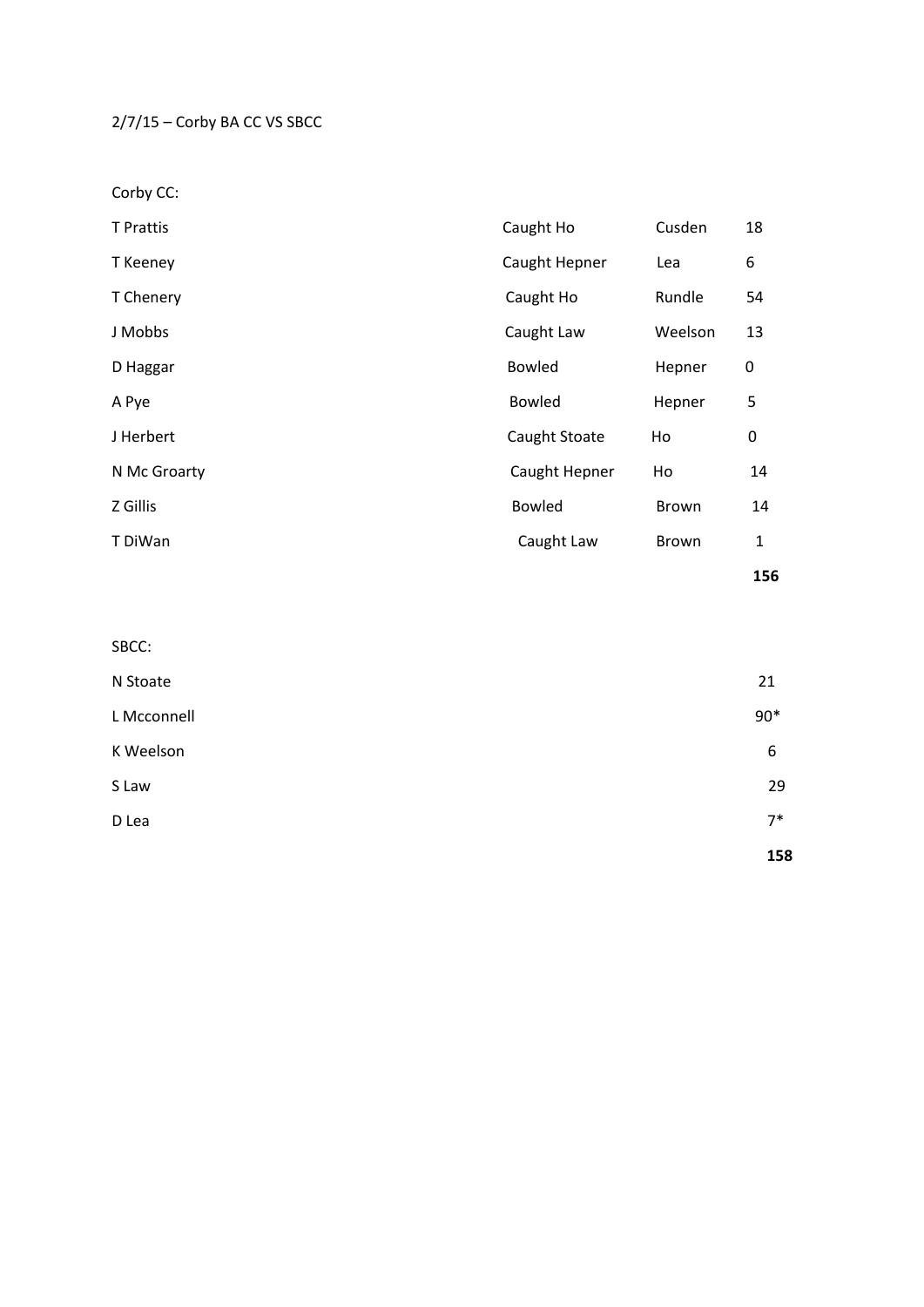Orley VS SBCC

| SBCC:         |              |
|---------------|--------------|
| L Colclugh    | 38           |
| L Mconnell    | 12           |
| R Kumar       | 22           |
| D Lea         | 12           |
| I Brown       | $\mathbf{1}$ |
| F Thomas      | $\mathbf{1}$ |
| A Crosbie     | $\mathbf{1}$ |
| <b>B</b> Moon | $34*$        |
| S Hepner      | $0^*$        |
|               | 137          |

## **Washed out**

SBCC vs Cardiff + The Vale CC

| Cardiff + The Vale: |           |        |              |
|---------------------|-----------|--------|--------------|
| Charles G           | Bowled    | Hepner | 52           |
| Anush P             | Ct Ho     | Cusden | 0            |
| A Malik             | L.B.W     | Thomas | $\mathbf{1}$ |
| J Thomas            | L.B.W     | Hepner | 31           |
| D Kett              |           |        | 69*          |
| R Lewis             | Ct Cusden | Ho     | 0            |
| R Dyson             | L.B.W     | Hepner | 3            |
| O'Sullavan          | Bowled    | Hepner | $\mathbf{1}$ |
| Maidment            |           |        | 46*          |
|                     |           |        | 214          |